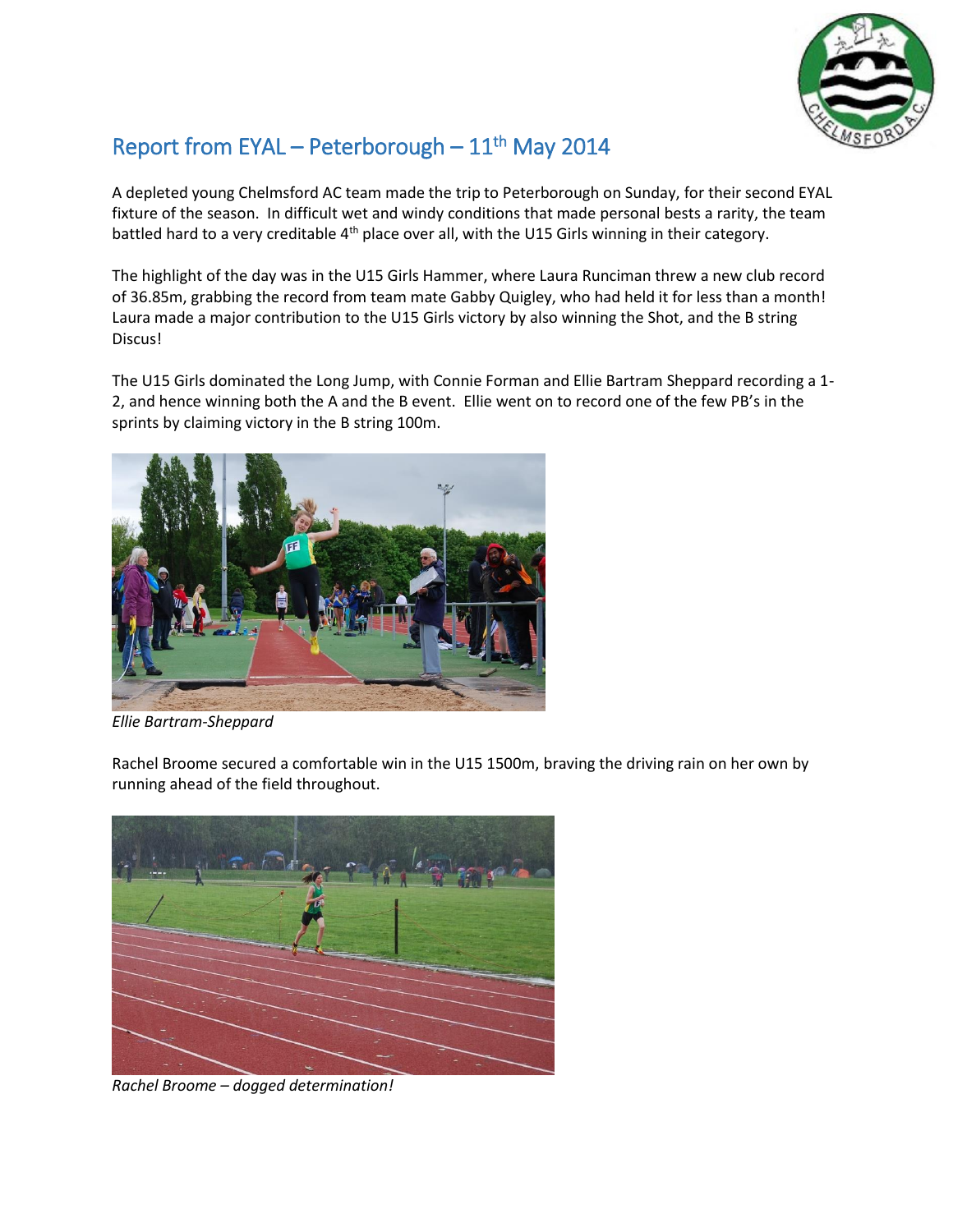Also contributing to the U15 Girls team score were Hannah Badger ( $1<sup>st</sup>$  in the 300m B), Alisha Hayes ( $2<sup>nd</sup>$ in the High Jump), and Jessica Down who won the B string Shot.

The girls finished off their day in style by winning the 4x100m relay.

The U15 Boys team meanwhile were scoring some notable performances. Thomas Hewes and Robert Runciman continue to be unsurpassed in the High Jump and Long Jump, once again recording a 1-2 in both events.



*Thomas Hewes – winning Long Jump and High Jump*

Robert went on to win the U15 Shot, and both boys were part of the team which won the U15 Boys 4x100m relay, where they were joined by Will Kerwin and Oliver Hay.

After putting on a superb performance in the 800m last week, Will Kerwin turned his attention to shorter distances, and showed his versatility by powering to victories in both the 200m and the 300m!